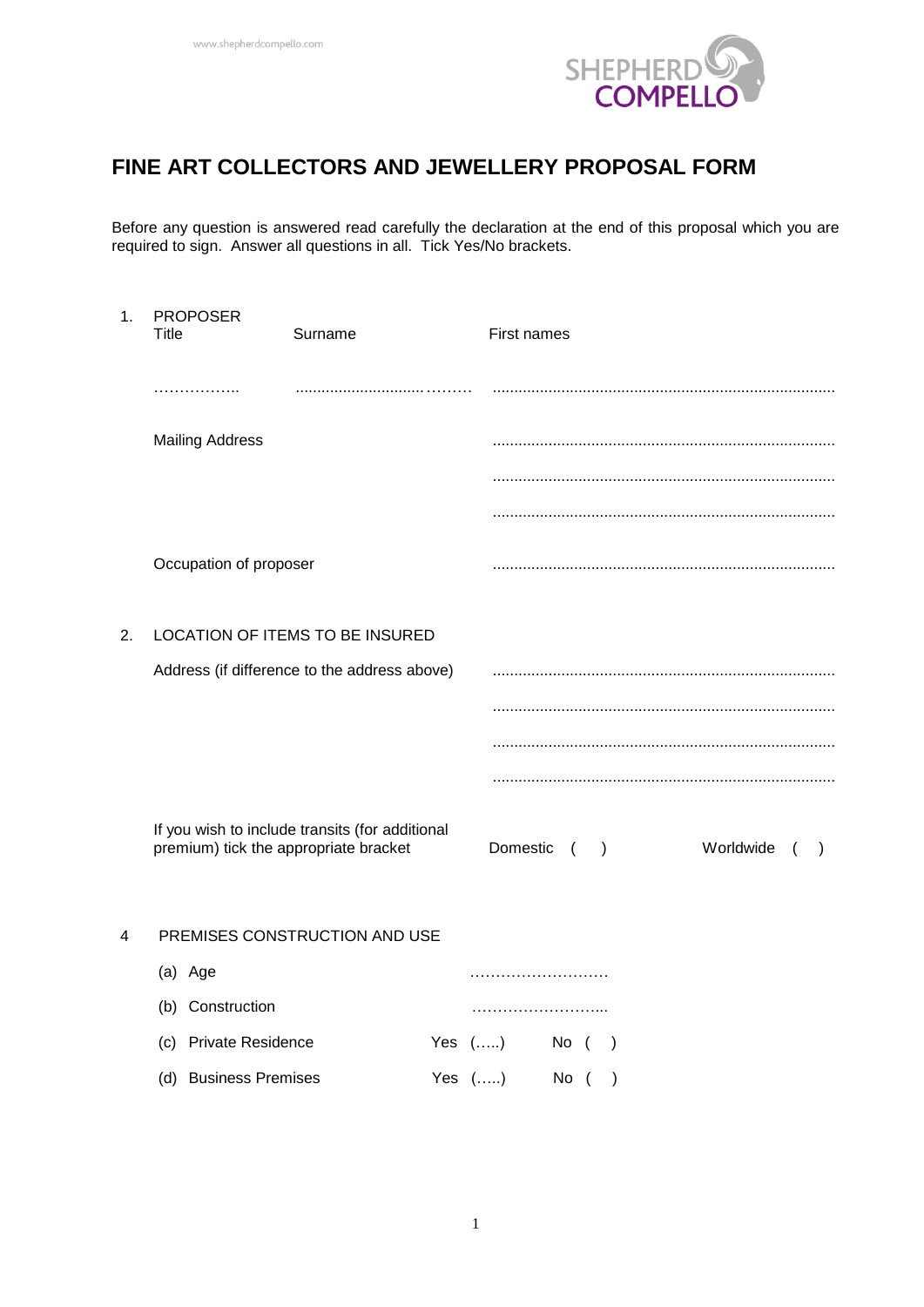

#### 5. ALARM

 $6.$ 

|             | (a) Give the make of the alarm                           |           |               |           |               |      |  |
|-------------|----------------------------------------------------------|-----------|---------------|-----------|---------------|------|--|
| (b)         | Is it<br>(i) Central Station                             | Yes $( )$ |               | $No$ ( )  |               |      |  |
|             | (ii) Local                                               | Yes (     | $\rightarrow$ | No ( )    |               |      |  |
|             | (c) Is the alarm under a maintenance contract? Yes $($ ) |           |               | $No$ ( )  |               |      |  |
|             |                                                          |           |               |           |               |      |  |
| <b>SAFE</b> |                                                          |           |               |           |               |      |  |
|             |                                                          |           |               |           |               |      |  |
| (b)         | Is it a<br>wall safe<br>(i)                              |           |               | Yes $( )$ |               | No ( |  |
|             | (ii) freestanding safe                                   |           |               | Yes (     | $\rightarrow$ | No ( |  |
|             | (iii) underfloor safe                                    |           |               | Yes (     |               | No ( |  |
| (C)         | Weight and dimensions                                    |           |               |           |               |      |  |

#### 7. AMOUNTS TO BE INSURED

All items must be individually listed by the proposer stating for each item the amount for which insurance is sought, which is to be the market value. The list must be submitted with this proposal. An independent professional valuation/appraisal may be required and should be forwarded with this proposal if available.

|              | (a) Paintings, pictures, sketches, prints and the like                               |  |
|--------------|--------------------------------------------------------------------------------------|--|
|              | (b) Statutes and sculptures of a non-fragile nature                                  |  |
|              | (c) Porcelain, pottery, ceramics, glass, jade and<br>other items of a fragile nature |  |
|              | (d) Antique furniture                                                                |  |
|              | (e) Clocks, watches, barometers, mobiles and other<br>mechanical art                 |  |
| (f)          | <b>Books</b>                                                                         |  |
|              | (g) Gold, silver and other precious metals                                           |  |
|              | (h) Jewellery                                                                        |  |
| $\mathbf{I}$ | Other items (give details)                                                           |  |
|              |                                                                                      |  |
|              |                                                                                      |  |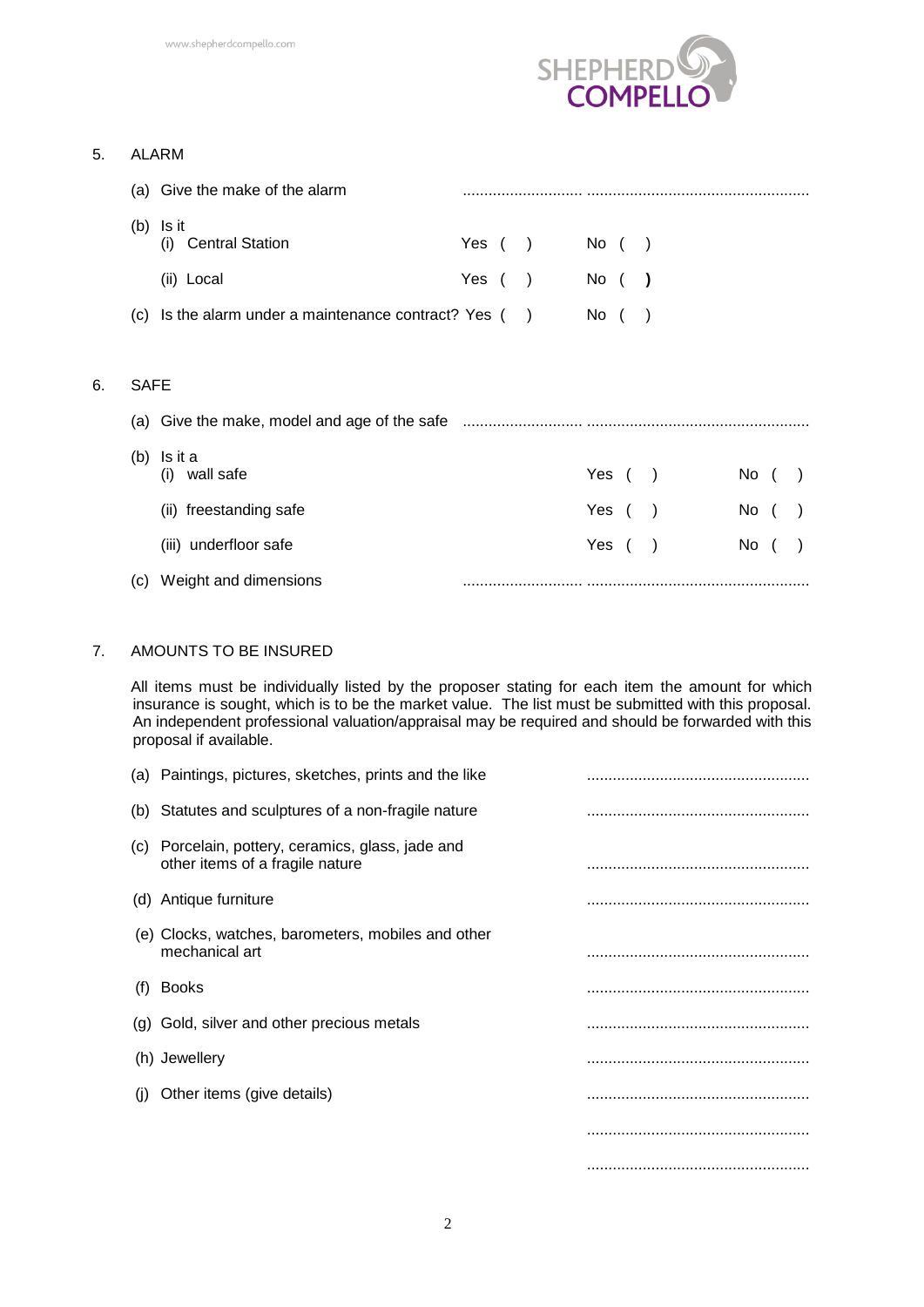

| 8. | <b>TERRITORIAL LIMITS REQUIRED FOR JEWELLERY</b>                                                                                                                                                                      |               |             |      |  |
|----|-----------------------------------------------------------------------------------------------------------------------------------------------------------------------------------------------------------------------|---------------|-------------|------|--|
|    | Premises only ()<br>Bank Vault / Safety Deposit Box only (                                                                                                                                                            | $\rightarrow$ |             |      |  |
|    | USA/Canada only (<br>$\rightarrow$                                                                                                                                                                                    |               |             |      |  |
|    | Worldwide<br>$\sqrt{2}$<br>$\rightarrow$                                                                                                                                                                              |               |             |      |  |
| 9. | PREVIOUS INSURANCE                                                                                                                                                                                                    |               |             |      |  |
|    | (a) Name of previous insurers and brokers (if any)                                                                                                                                                                    |               |             |      |  |
|    | (b) Date of expiry of previous policy                                                                                                                                                                                 |               |             |      |  |
|    | (c) Has any insurer declined to accept, cancelled,<br>refused to continue or agreed to continue only on<br>special terms any insurance for the proposer or<br>any other person to whom this insurance would<br>apply? |               | Yes $( )$   | No ( |  |
|    | If Yes, give details                                                                                                                                                                                                  |               |             |      |  |
|    |                                                                                                                                                                                                                       |               |             |      |  |
|    |                                                                                                                                                                                                                       |               |             |      |  |
| 11 | <b>LOSSES</b>                                                                                                                                                                                                         |               |             |      |  |
|    | Has the proposer, or any other person whose<br>property is to be insured, sustained any loss<br>or damage during the last 5 years which would<br>have been covered by this type of insurance had<br>it been in force? |               | Yes $( )$   | No ( |  |
|    | If Yes, state:<br>(a) Date of loss(es)                                                                                                                                                                                |               |             |      |  |
|    |                                                                                                                                                                                                                       |               |             |      |  |
|    | (b) Type of loss                                                                                                                                                                                                      |               |             |      |  |
|    |                                                                                                                                                                                                                       |               |             |      |  |
| 12 | <b>OTHER INFORMATION</b>                                                                                                                                                                                              |               |             |      |  |
|    | Have you or any person resident with you, ever<br>been convicted of arson or any offence involving<br>dishonesty, e.g. fraud, theft or handling stolen<br>goods?                                                      |               | Yes $($ $)$ | No ( |  |
|    | If Yes, give details                                                                                                                                                                                                  |               |             |      |  |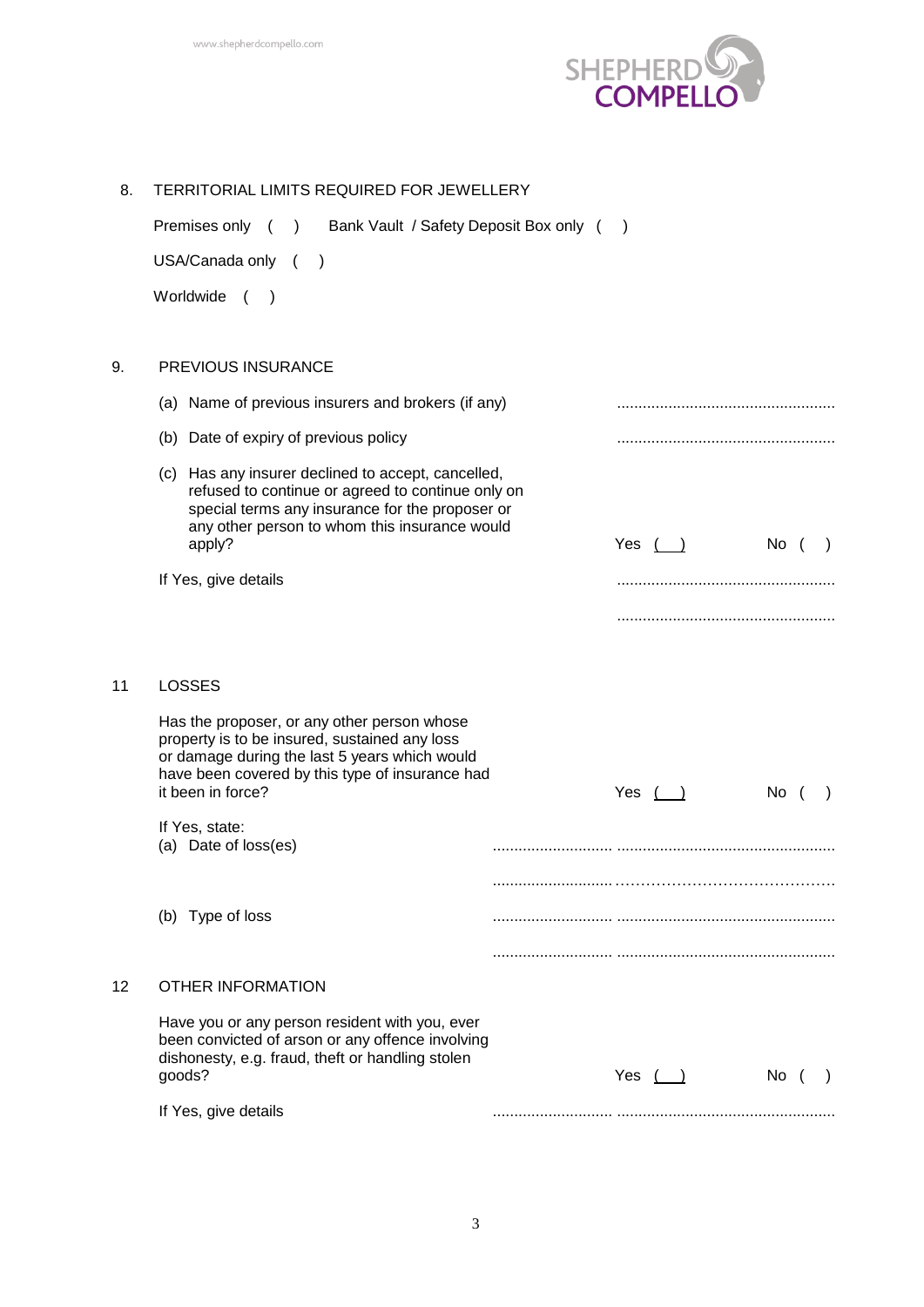

#### **DECLARATION**

To the best of my knowledge and belief the information provided in connection with this proposal, whether in my own hand or not, is true and I have not withheld any material facts. I understand that non-disclosure or misrepresentation of a material fact will entitle Underwriters to avoid this insurance.

(A material fact is one likely to influence acceptance or assessment of this proposal by Underwriters. If you are in any doubt as to whether a fact is material or not you must disclose it in the space below).

……………………………………………………………………………………………………………………….. ………………………………………………………………………………………………………………………..

……………………………………………………. ……………………………….. Signature of proposer Date Date Date Date